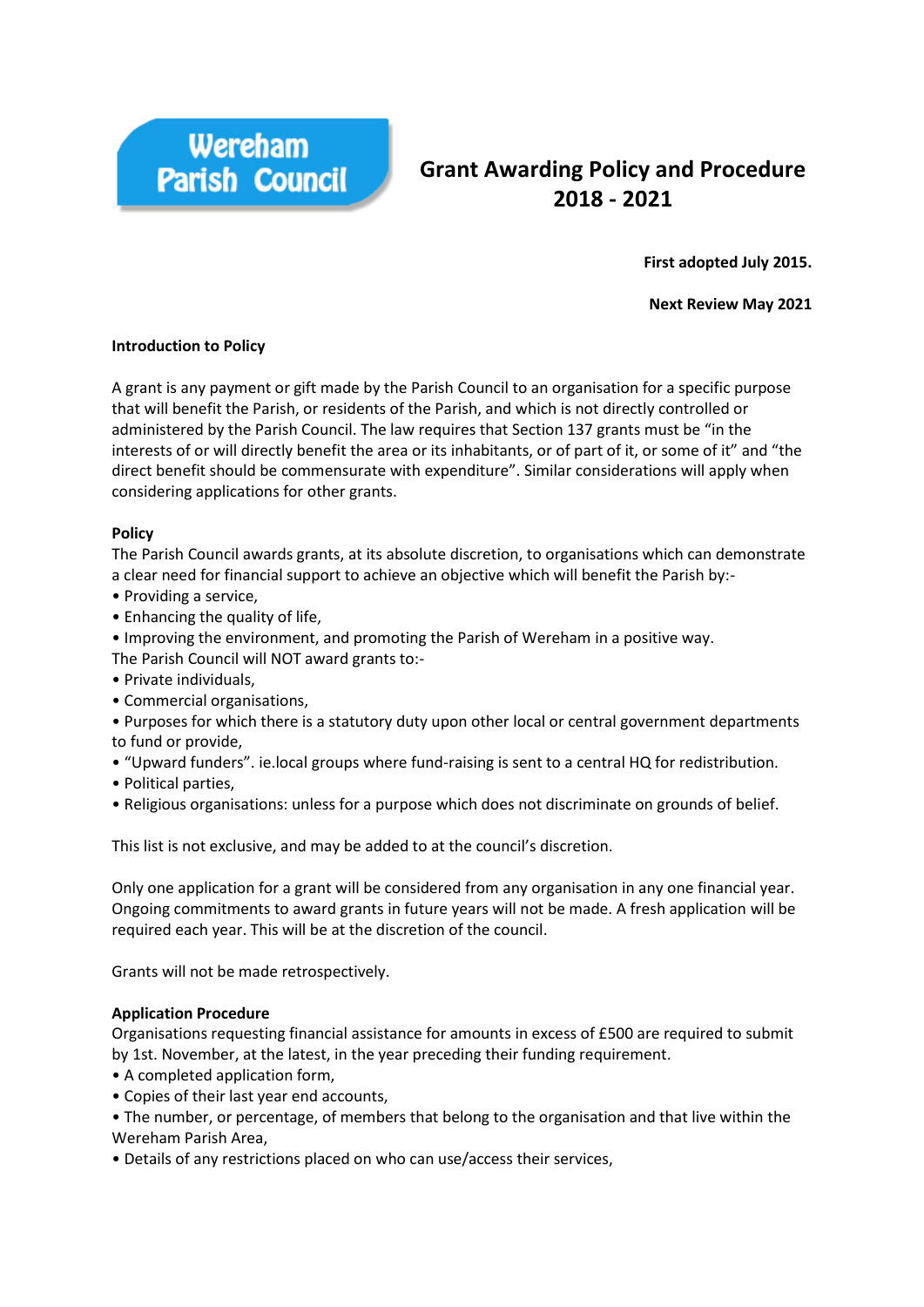• Confirmation (on the application form) that it agrees with the Parish Council's Equal Opportunities Policy, or give details of their own policy,

• Confirmation of, and details that an active Youth Policy is being pursued.

Organisations will normally be expected to have clear written aims and objectives, a written constitution, and a separate bank account controlled by more than one signatory. For grant requests towards projects costing over £1,000 the Parish Council will require that the organisation has robust tendering regulations, eg. obtaining a minimum of three tenders. The Parish Council reserves the right to request proof of the tender process. Projects notified and included in the Parish Council's budget will only have the funds released on completion of the work. Whilst the Parish Council would not normally consider applications for Capital Projects, any such applications will require a more substantial case with supporting evidence of community benefit. For these grants, the council will expect to see some form/evidence of other third party funding. All grants awarded will be subject to regular 'report back' to Wereham Parish Council as to progress and/or community benefit.

## **Assessment Procedure**

At the Parish Council's specific annual budgeting meeting an amount will be set from which grants may be awarded during the following financial year. This amount will principally be for grant requests that have already been received by the Parish Council in accordance with the application procedure, and which it envisages may be granted. Any amount included within the budget for an application amount does not guarantee an award: a decision upon an award will remain for approval by the Parish Council at the appropriate meeting. An additional amount will be reserved from which other grant requests (up to £100) may be made. A maximum award of £100 only for such unplanned applications will be considered. Once the grants budget is exhausted, the Parish Council will only consider emergency requests for assistance, and generally only from organisations with whom it has close links. An unplanned grant request, once received in writing, will be considered at the next meeting of the Parish Council.

Each application will be assessed on its own merits. However, to ensure as fair a distribution as possible of available funds, the Parish Council will take into account the amount and frequency of any previous awards, and the geographical spread within the parish. Due account may also be taken of the extent to which funding has been sought or secured from other sources or fund raising activities.

The Parish Council may make the award of any grant or subsidy subject to such additional conditions and requirements as it considers appropriate. The Parish Council reserves the right to refuse any grant application which it considers to be inappropriate, or against the objectives of the Council. Nothing contained herein shall prevent the Parish Council from exercising, at any time, its existing duty or power in respect of providing financial assistance or grants to local or national organisations under the provisions of the Local Government Act 1972, Section 137.

#### **Successful Applications**

A grant award must only be used for the purpose stated on the application. If the organisation is unable to use the money, or any part of it, for the purpose stated, then all monies, or unexpended part of such monies must be returned to the Parish Council. The Parish Council may request proof of expenditure.

Organisations receiving grants are required to advise their users/members that the grant or equipment has been received from Wereham Parish Council. Where appropriate, the Parish Council may require a notice to be affixed.